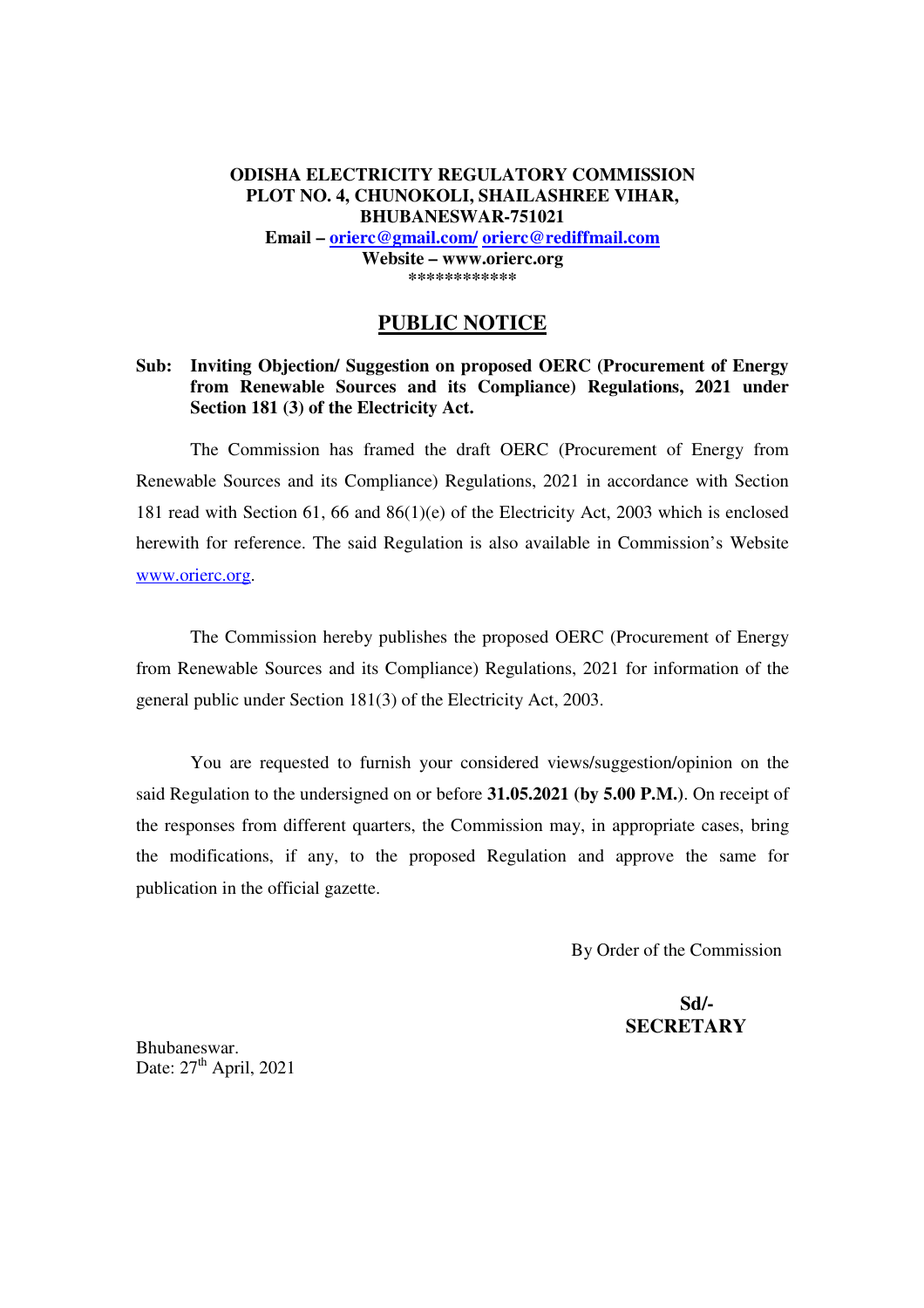# **Draft OERC (Procurement of Energy from Renewable Sources and its Compliance) Regulations, 2021**



**ODISHA ELECTRICITY REGULATORY COMMISSION**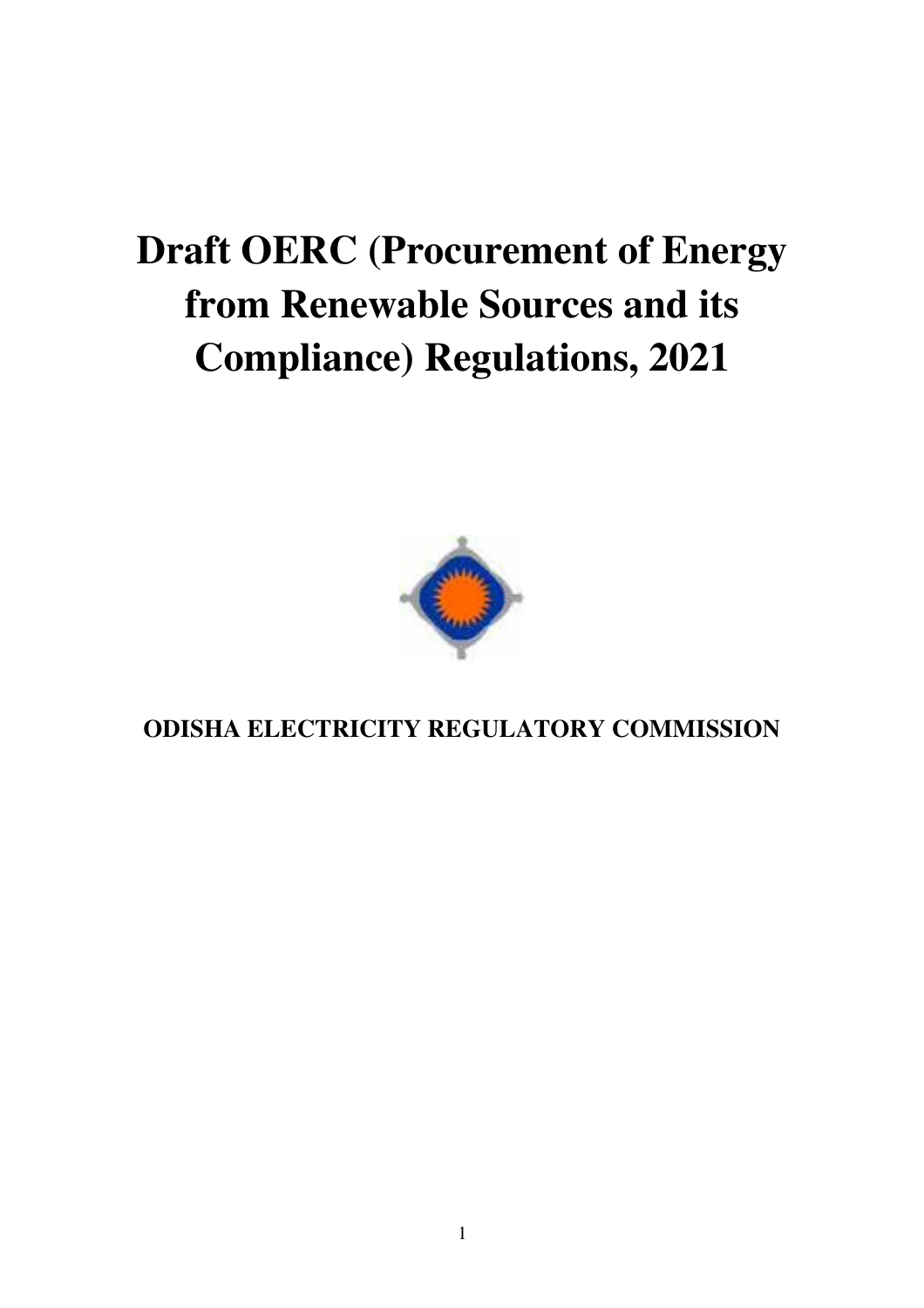# **ODISHA ELECTRICITY REGULATORY COMMISSION UNIT – VIII, BHUBANESWAR – 751012 NOTIFICATION The … April, 2021**

**No. OERC/RA/AMEND. REGU. – 8/2013/ Vol.- IV/ 924** - In exercise of powers conferred under Section 61, 66,  $86(1)(e)$  and 181 of the Electricity Act, 2003 (Act 36 of 2003) and all other powers enabling it on that behalf, the Odisha Electricity Regulatory Commission hereby makes the following Regulations for promoting the procurement of energy from renewable sources by Distribution Licensee (or any entity procuring power on their behalf), conventional captive users and Open Access customers within the State of Odisha and compliance thereof.

#### **1. Short title, Commencement and Extent**

- 1.1 These Regulations shall be called "Odisha Electricity Regulatory Commission (Procurement of Energy from Renewable Sources and its Compliance) Regulations, 2021".
- 1.2 These Regulations shall extend to the whole of the State of Odisha.
- 1.3 These Regulations shall come into force on the date of publication in the Official Gazette.
- 1.4 Odisha Electricity Regulatory Commission (Procurement of Energy from Renewable Sources and its Compliance) Regulations, 2015 is hereby repealed*.*

#### **2. Definitions and Interpretation**

- 2.1 In these Regulations, unless the context otherwise requires-
	- (a) **"Act"** means the Electricity Act, 2003 (36 of 2003);
	- (b) **"Average Power Purchase Cost"** means the weighted average pooled price at which the distribution licensee (or any entity procuring power on their behalf) has purchased the electricity including cost of self generation, if any, in the previous year from all the energy suppliers long-term and short-term, but excluding those based on Renewable Energy Sources, as the case may be;
	- (c) **"Captive Generating Plant"** means a power plant set up by any person to generate electricity primarily for his own use and includes a power plant set up by any co-operative society or association of persons for generating electricity primarily for use of members of such co-operative society or association as per Electricity Rules notified by Central Government;
	- (d) **"Central Agency"** means the agency as may be designated by the Central Commission from time to time under the CERC (Terms and Conditions for recognition and issuance of Renewable Energy Certificate for Renewable Energy Generation) Regulations, 2010 as amended from time to time;
	- (e) **"Central Commission"** means the Central Electricity Regulatory Commission referred to in sub-section (1) of section 76 of the Act;
	- (f) **"Certificate"** means the Renewable Energy Certificate (or "REC") issued by the Central Agency in accordance with the procedures prescribed by it and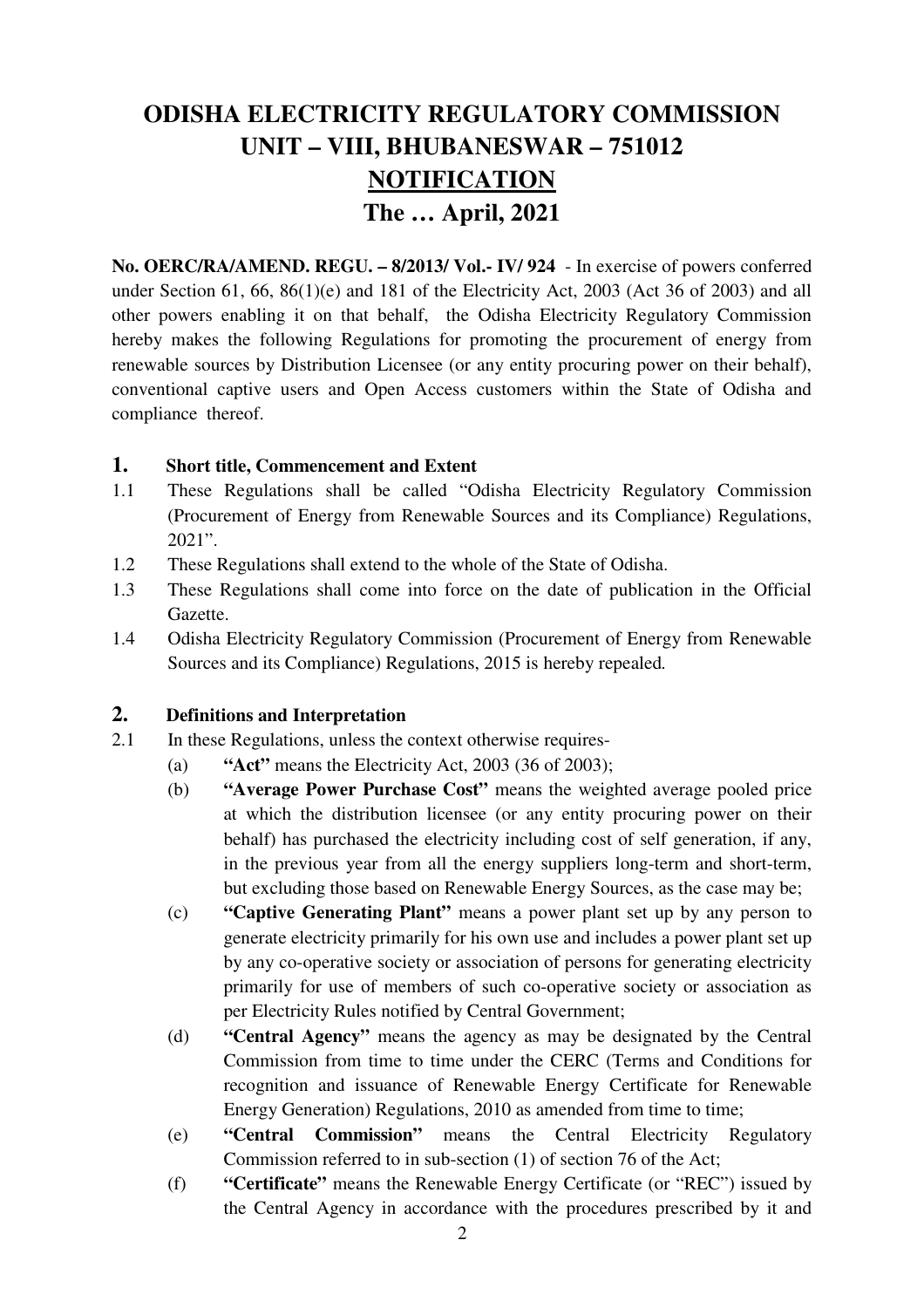under the provisions specified in the Central Electricity Regulatory Commission (Terms and Conditions for recognition and issuance of Renewable Energy Certificate for Renewable Energy Generation) Regulations, 2010 as amended from time to time;

- (g) **"Commission"** means the Odisha Electricity Regulatory Commission referred to in sub-section (1) of the Section 82 of the Act;
- (h) **"Conventional Generating Plant"** means any power plant generating electricity by using sources other than Renewable Energy Sources mentioned in these Regulations;
- (i) **"Distribution Licensee"** means a person granted license under Section 14 of the Act authorizing him to operate and maintain a distribution system and to supply electricity to the consumers in his area of supply, and includes a deemed licensee or as defined in the Act from time to time;
- (j) **"Forbearance Price"** means the ceiling price as determined by the Central Commission in accordance with the Central Electricity Regulatory Commission (Terms and Conditions for Recognition and Issuance of Renewable Energy Certificate for Renewable Energy Generation) Regulations, 2010, as amended from time to time, within which only the Certificates can be dealt in the power exchange;
- (k) **"Hybrid Sources"** A hybrid energy sources means two or more Renewable Energy Sources used together to provide increased system efficiency as well as greater balance in energy supply.
- (l) **"Inter-connection point"** shall mean the interface point of renewable energy generating facility with the transmission system or distribution system, as the case may be:
	- (i) in relation to wind energy projects and Solar Photovoltaic Projects, inter-connection point shall be line isolator of the outgoing feeder on HV side of the pooling sub-station;

and the Pooling Sub-station shall mean the sub-station at project site of the wind farm or Solar Photovoltaic Power plant, as the case may be, and shall constitute step-up transformer and associated switchgear, and to the LV side of which, multiple (more than one) generating unit(s) (i.e. wind turbine generators or solar PV modules/ arrays/ inverter units) are connected.

- (ii) in relation to small hydro power, biomass power, Bio-fuel based cogeneration power projects, solar thermal power projects and Municipal Solid Waste based projects the inter-connection point shall be line isolator of outgoing feeder on HV side of the generator transformer;
- (iii) Provided that in relation to Renewable Energy Sources having installed capacity of less than 1 MW the interconnection point shall be the nearest distribution system as agreed by the Licensee.
- (m) "Mini-Grid Operator (MGO)" means Mini-Grid Operator as defined in OERC (Mini-Grid Renewable Energy Generation and Supply) Regulations, 2019.
- (n) **"MNRE"** means the Ministry of New and Renewable Energy, Government of India;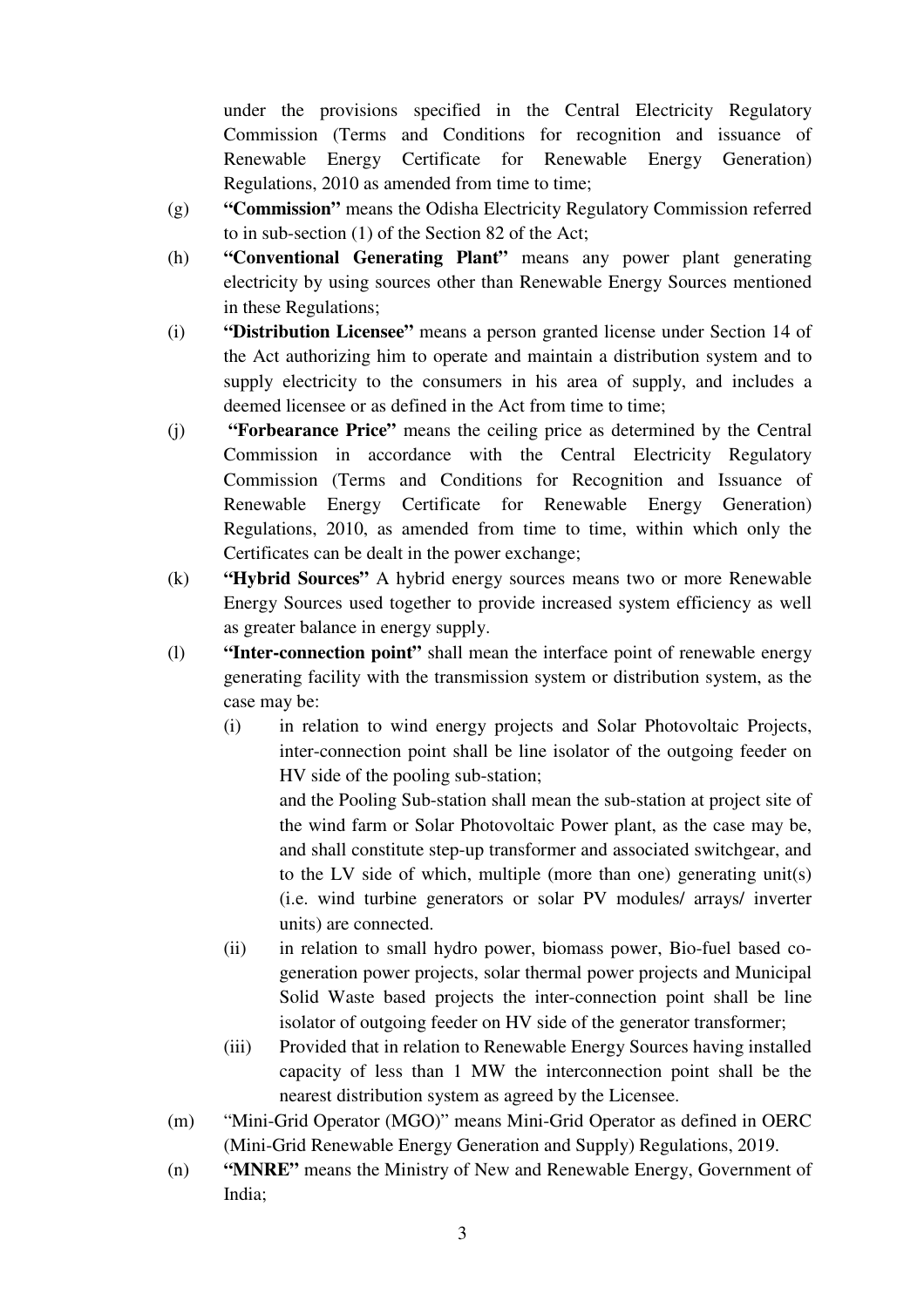- (o) **"Non Solar Sources"** means Renewable Energy Sources other than Solar energy sources;
- (p) **"Obligated Entity"** means the entity mandated under clause (e) of subsection (1) of section 86 of the Act to fulfill the renewable purchase obligation and any other entities identified under clause 3.1 of these Regulations;
- (q) **"Power Exchange"** means any exchange operating as power exchange for electricity in terms of the orders issued by the Central Commission;
- (r) **"Renewable Energy Sources"** means renewable sources such as Mini Hydro, Micro Hydro, Small hydro, Wind, Solar, Biomass, Bio fuel cogeneration (such as Bagasse based Co generation), generation from exothermic heat, Urban or Municipal Waste based generation, power generated from co-firing of biomass in coal based thermal power plants and such other sources as recognized or approved by MNRE;
- (s) **"Renewable Purchase Obligation (RPO)"** means the requirement specified through these Regulations by the Commission under Clause (e) of sub-section (1) of section 86 of the Act or by way of orders from time to time for the obligated entity to purchase electricity from Renewable Energy Sources;
- (t) **"State Agency"** means the agency in the State of Odisha to be designated by the Commission to act as the agency for accreditation and recommending the Renewable Energy Projects for registration and to undertake functions under these regulations;
- (u) **"Year"** means a financial year.
- 2.2 Words and expressions used in these Regulations and not defined but defined in the Act or the Regulations issued by the Central Commission or any other regulations issued by the Commission shall have the same meaning assigned to them respectively in the Act or such Regulations issued by the Central Commission or by the Commission.
- 2.3 All proceedings under these Regulations shall be governed by the OERC (Conduct of Business) Regulations, 2004 as amended from time to time.

# **3. Scope of Regulations and Extent of their Application**

- 3.1 These Regulations shall apply to all "Obligated Entities" in the State of Odisha. The Obligated Entities include:
	- (a) Distribution licensee (or any other entity procuring power on their behalf).
	- (b) Any person consuming electricity (i) generated from conventional Captive Generating Plant having capacity of 1 MW and above for his own use and/or (ii) procured from conventional generation through open access and third party sale.

Provided that the condition under sub-clause (b)(i) above shall not be applicable in case of stand-by (or emergency back-up) captive generating facilities.

Provided further that obligated entities consuming power in any year to the extent of total RPO specified under Regulation 4.2 from fossil fuel based co-generation power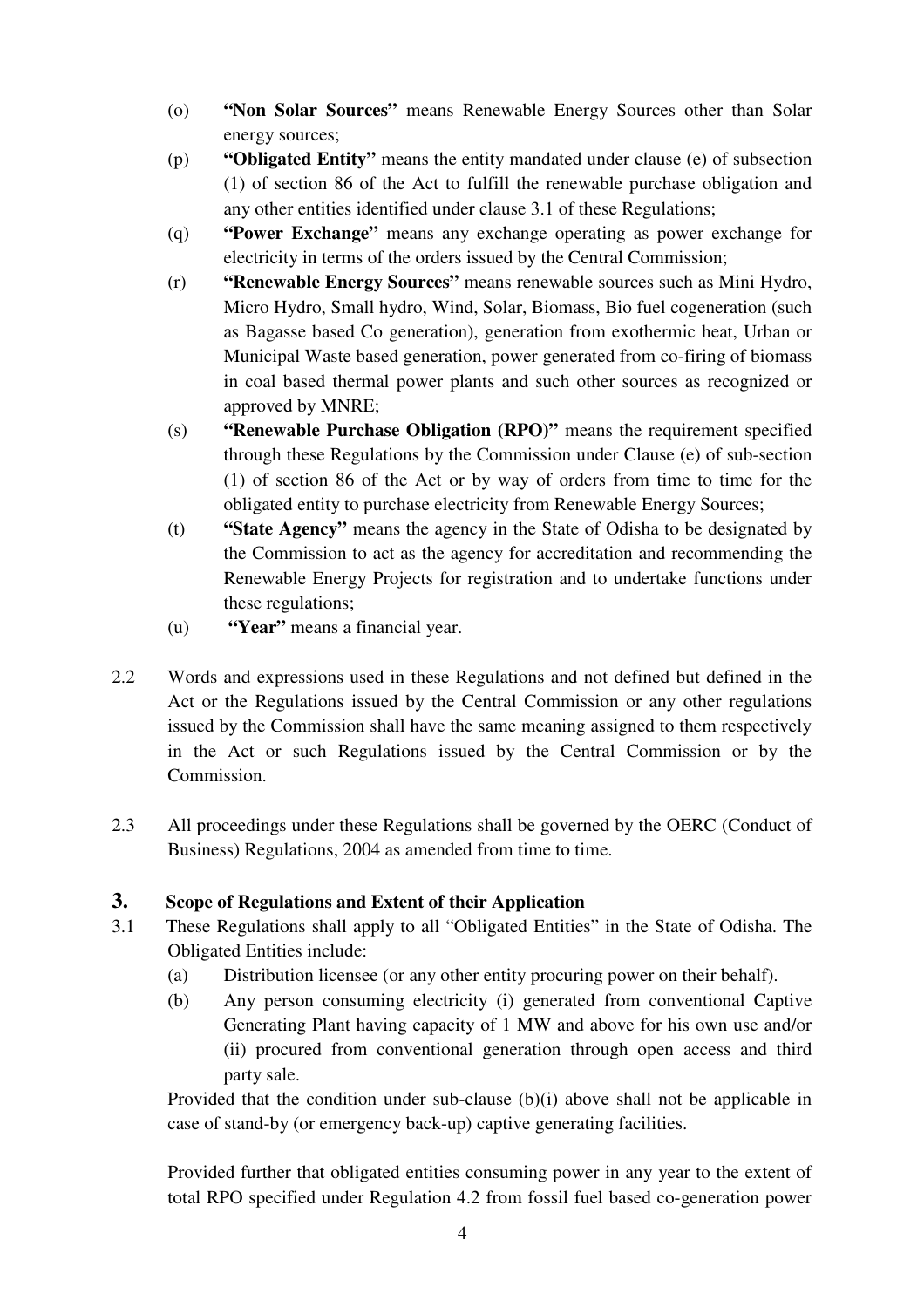plant shall be exempted from the RPO. In case the consumption of obligated entities from such cogeneration power plant is less than the total RPO, such obligated entities shall be required to fulfill the RPO to the extent of shortfall.

#### **4. Purchase Obligation from Renewable Sources**

4.1 Every "Obligated Entity" shall meet its RPO target from its own Renewable Sources or procurement of power from other developers of Renewable Energy Sources or by purchase of Renewable Energy from other licensee or eligible green power from exchanges or by way of purchase of Renewable Energy Certificate (REC):

Provided that such renewable sources shall have suitable metering and communication arrangement with Odisha State Load Despatch Centre/Distribution Licensee of the State of Odisha.

Provided further that generation from off-grid RE sources set up by Distribution Licensee/ Mini-Grid Operator (MGO), shall be considered as generation from eligible RE sources only if suitable metering and communication arrangement exists and Distribution Licensee/ Mini-Grid Operator (MGO) communicate details of such generation on monthly basis to State Agency.

Provided further that the power generated from co-firing of biomass in coal based thermal power plants shall be treated as renewable energy and shall be eligible for meeting non-solar Renewable Purchase Obligation (RPO) limited to the quantum of electricity generated from biomass in biomass co-fired coal based thermal power plants. The guideline/ methodology prescribed by CERC from time to time shall be followed for estimation of electricity generated from biomass in biomass co-fired coal based thermal power plants.

Provided that the quantum of electricity generated by the consumer from the Roof-top Solar PV system under the net metering arrangements shall, if such consumer is not obligated entity, qualify towards meeting the Solar RPO of the distribution licensee/GRIDCO, as the case may be.

Provided further that procurement of Renewable Energy Certificates (REC) issued for Renewable Energy Generation outside as well as within the State of Odisha shall be considered as an eligible instrument for the purpose of RPO compliance by Obligated Entities.

Provided further that large hydropower projects including pumped storage projects having capacity of more than 25 MW (LHPs) which came into commercial operation after 8.3.2019 will be considered as renewable energy source.

4.2 The Commission hereby specifies the Hydropower Purchase Obligation (HPO) along with Solar RPO and Other Non-Solar RPO. Every Obligated Entity shall at least purchase source wise electricity from Renewable sources to the percentage of its total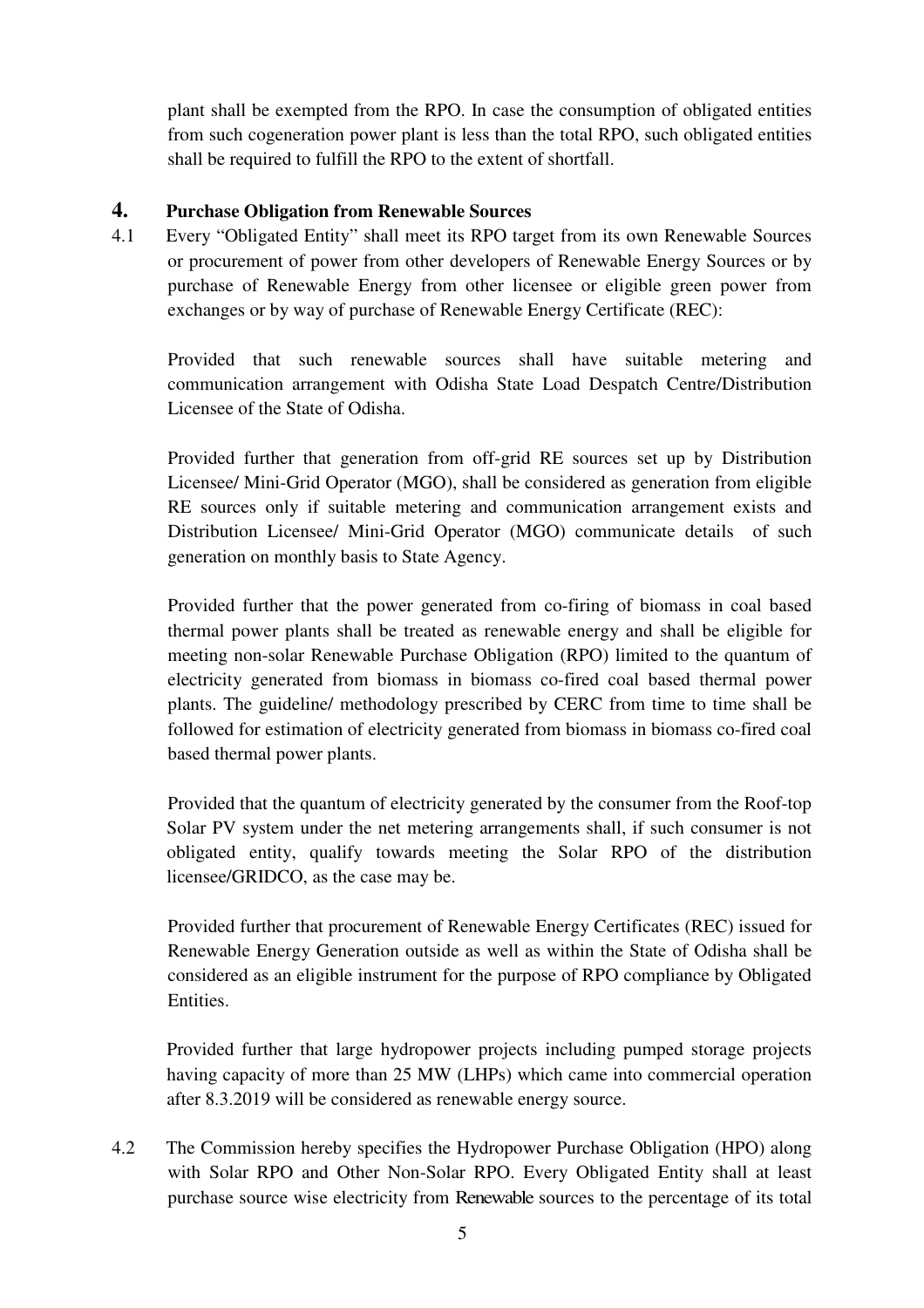consumption of electricity from all sources excluding the consumption met from hydro sources of power (State & Central), as indicated in the table below:

| -           | $\overline{a}$ | -             |            |                   |                  |
|-------------|----------------|---------------|------------|-------------------|------------------|
| Year        | Solar RPO      | Non-Solar RPO |            |                   | <b>Total RPO</b> |
|             |                | <b>HPO</b>    | Other Non- | <b>Total Non-</b> |                  |
|             |                |               | Solar RPO  | Solar RPO         |                  |
| $2021 - 22$ | 7.25%          | 0.18%         | 5.82%      | $6.00\%$          | 13.25%           |
| 2022-23     | 8.00%          | 0.35%         | 6.15%      | $6.50\%$          | 14.50%           |
| 2023-24     | 8.75%          | 0.66%         | $6.59\%$   | 7.25%             | 16.00%           |
| 2024-25     | 9.75%          | 1.08%         | 7.17%      | 8.25%             | 18.00%           |

**Minimum quantum of electricity to be procured from Renewable Sources by Obligated Entity as percentage of total Consumption in KWh** 

- 4.3 RPO shall be calculated in energy terms as a percentage of total consumption of electricity excluding consumption met from hydro sources.
- 4.4 Solar RPO may be met by power procured from solar power plants solar photo voltaic or solar-thermal. Other Non-Solar RPO (excluding HPO), may be met from any renewable source other than solar and LHPs.
- 4.5 HPO benefits shall be met from the power procured from eligible LHPs commissioned on and after 8.3.2019:

 Provided that if the generation from eligible LHPs is insufficient to meet HPO, generation from small hydro commissioned on and after 8.3.2019 would qualify for fulfillment of HPO. In such cases, if small hydro generation exceeds the desired HPO trajectory, the surplus will then be considered under the category 'Other Non-Solar RPO'.

Provided further that Regulations related to the Hydro Energy Certificate mechanism developed by CERC and its subsequent amendments thereafter shall be applicable for ensuring HPO compliance.

Provided further that the above HPO Trajectory shall be trued up on an annual basis depending on the revised commissioning schedule of Hydro projects.

4.6 On achievement of Solar RPO compliance to the extent of 85% and above, remaining shortfall, if any, can be met by excess non-solar energy consumed beyond specified Non-Solar RPO for that particular year. Similarly, on achievement of Other Non-Solar RPO compliance to the extent of 85% and above, remaining shortfall if any, can be met by excess solar or eligible hydro energy consumed beyond specified Solar RPO or HPO for that particular year. Further, on achievement of HPO compliance to the extent of 85% and above, remaining shortfall, if any, can be met by excess solar or other non-solar energy consumed beyond specified Solar RPO or other Non-Solar RPO for that particular year.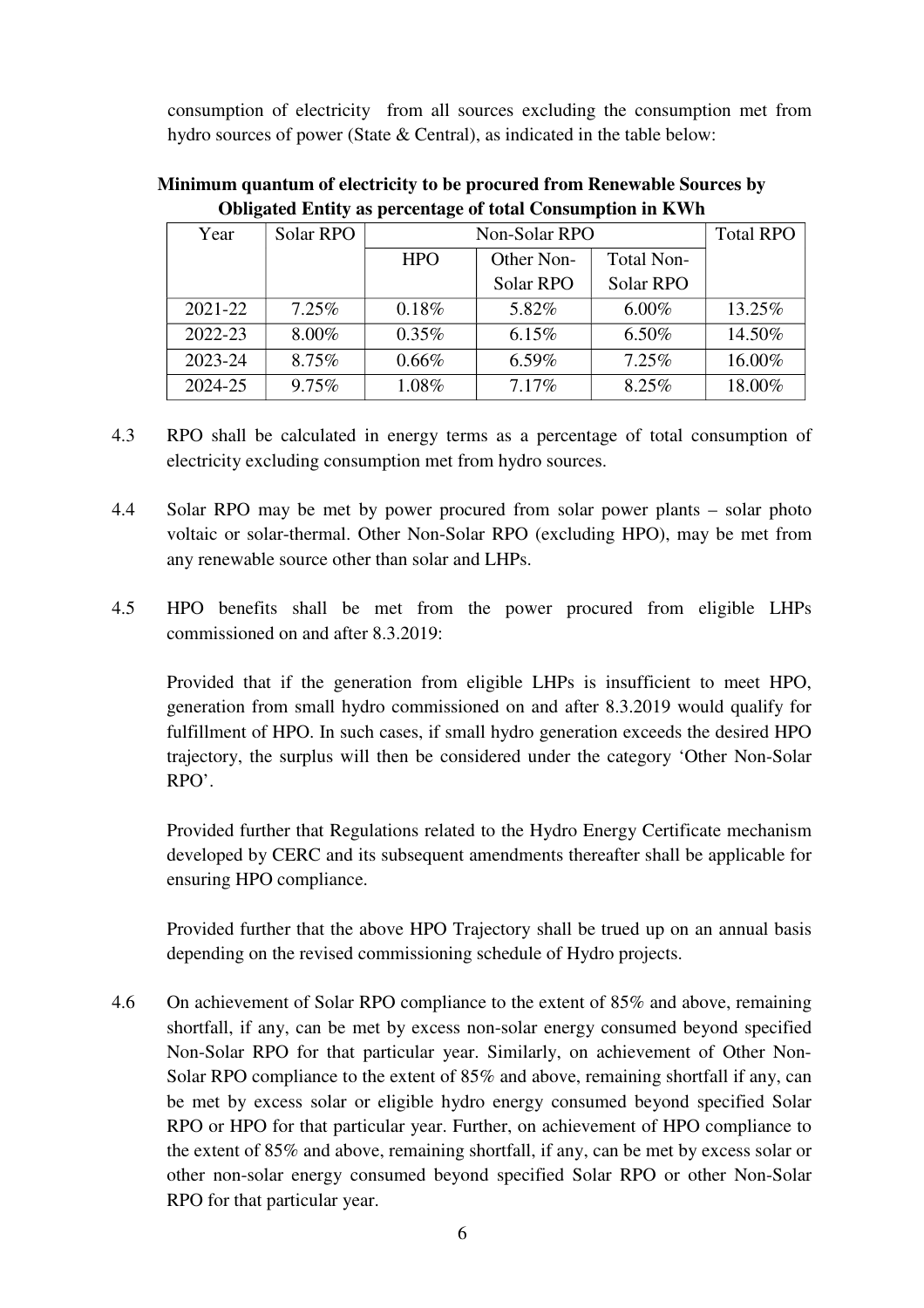- 4.7 In case of Hybrid Sources the Renewable Energy Generated shall be treated as Nonsolar irrespective of nature of sources or installed capacity of particular source.
- 4.8 For CPPs commissioned before 01.04.2016, RPO should be at the level as mandated by OERC for the year 2015-16, For CPPs commissioned from 01.04.2016 onwards, the RPO level as mandated by OERC or Ministry of Power, whichever is higher, for the year of commissioning of the CPP shall be applicable:

Provided that in case of any augmentation in the capacity, the RPO for augmented capacity shall be the RPO applicable for the year in which the CPP has been augmented.

Provided further that in case, for meeting the RPO obligation, CPP has surplus power than its consumption requirement, such a CPP may sell its surplus power to the DISCOMs under the prevailing arrangements or in the power exchange.

- 4.9 If the RPO for any of the year is not specified by the Commission, the RPO specified for the previous year shall be continued beyond the specified period till any revision is effected by the Commission in this regard.
- 4.10 All purchase from the Renewable Energy Sources by the Licensees shall be made at tariffs determined by the Commission from time to time. However the Commission may fix a ceiling price for renewable power purchase to be made by the licensee through bidding process:

Provided also that the power purchases under the power purchase agreements for the purchase of Renewable Energy Sources already entered into by the obligated entities and consented to by the Commission shall continue to be made till their present validity, even if the total purchases under such agreements exceed the percentage as specified hereinabove.

Provided, further that the distribution licensee or other designated agency purchasing power on their behalf shall include the plan for procurement of power from Renewable Energy Sources under its long term power procurement plan to comply with minimum RPO targets as stipulated above.

4.11 In respect to subsequent amendments to the provisions of the Electricity Act, 2003 or the National Tariff Policy, 2016 or guidelines issued by Central Government from time to time or on its own, the Commission through a Special Order may notify any changes to Regulation 4 above.

### **5. Certificates Under the Regulations of the Central Commission**

5.1 Subject to the terms and conditions contained in these Regulations the Certificates issued under the Central Electricity Regulatory Commission (Terms and Conditions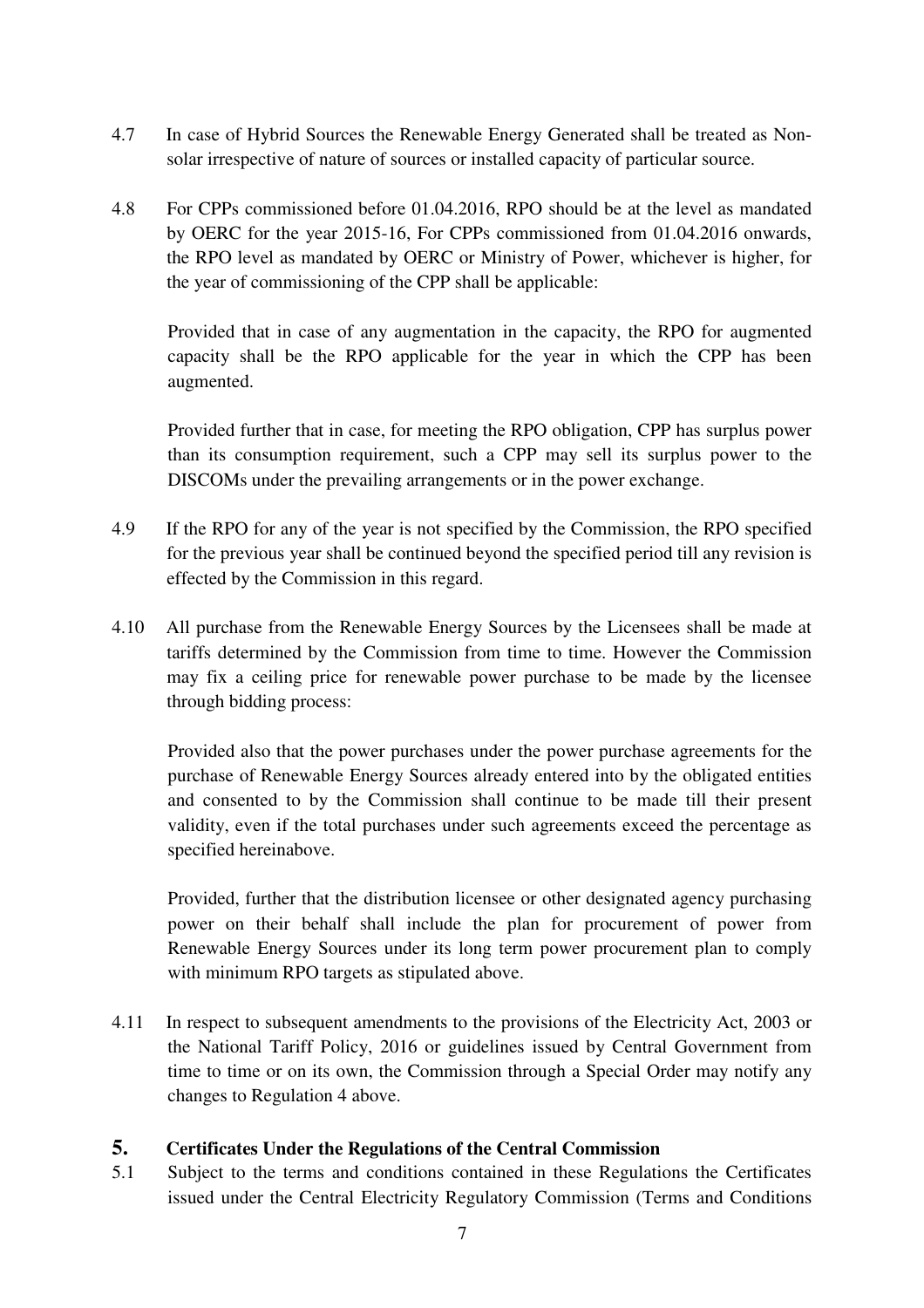for recognition and issuance of Renewable Energy Certificate for Renewable Energy Generation) Regulations, 2010 as amended from time to time shall be the valid instruments for the discharge of the mandatory obligations set out in these Regulations for the obligated entities for purchasing of electricity under RPO:

Provided that in the event of the Obligated Entities fulfilling the RPO by purchase of certificates, the obligation to purchase electricity from generation based on solar as Renewable Energy Sources can be fulfilled by purchase of solar certificates only, and the obligation to purchase electricity from generation other than solar can be fulfilled by purchase of non-solar certificates. If solar certificates are not available in a particular year, additional non-solar certificates shall be purchased for fulfillment of RPO on that year.

- 5.2 Subject to such directions as the Commission may give from time to time, the Obligated Entities shall observe the provisions of the Central Electricity Regulatory Commission (Terms and Conditions for recognition and issuance of Renewable Energy Certificate for Renewable Energy Generation) Regulations, 2010 as amended from time to time, notified by the Central Commission in regard to the procurement of the certificates for fulfillment of the RPO under these regulations.
- 5.3 The Certificates purchased by the obligated entities from the power exchange in terms of the regulation of the Central Commission mentioned in Clause 5.1 of this Regulation shall be deposited by the obligated entities with the State Agency in accordance with the detailed procedure issued by the Central Agency. State Agency may develop the required detailed procedure in connection with its own function and submit to the Commission for approval.
- 5.4 The Commission shall determine the 'Average Power Purchase Cost' of the distribution licensee concerned on annual basis. The Average Power Purchase Cost determined by the commission shall be required to be paid by the distribution licensee (or any entity procuring power on their behalf) when the distribution licensee (or any entity procuring power on their behalf) purchases the electrical component of the Renewable Energy Projects registered under the REC scheme notified by the Central Electricity Regulatory Commission.

#### **6. State Agency and its Functions**

- 6.1 The Commission shall designate an agency as the State Agency for accreditation and recommending the Renewable Energy Projects for registration and to undertake functions under these Regulations.
- 6.2 The State Agency shall function in accordance with the directions issued by the Commission from time to time and shall act in accordance with the provisions of the Central Electricity Regulatory Commission (Terms and Conditions for recognition and issuance of Renewable Energy Certificate for Renewable Energy Generation) Regulations, 2010 as amended from time to time.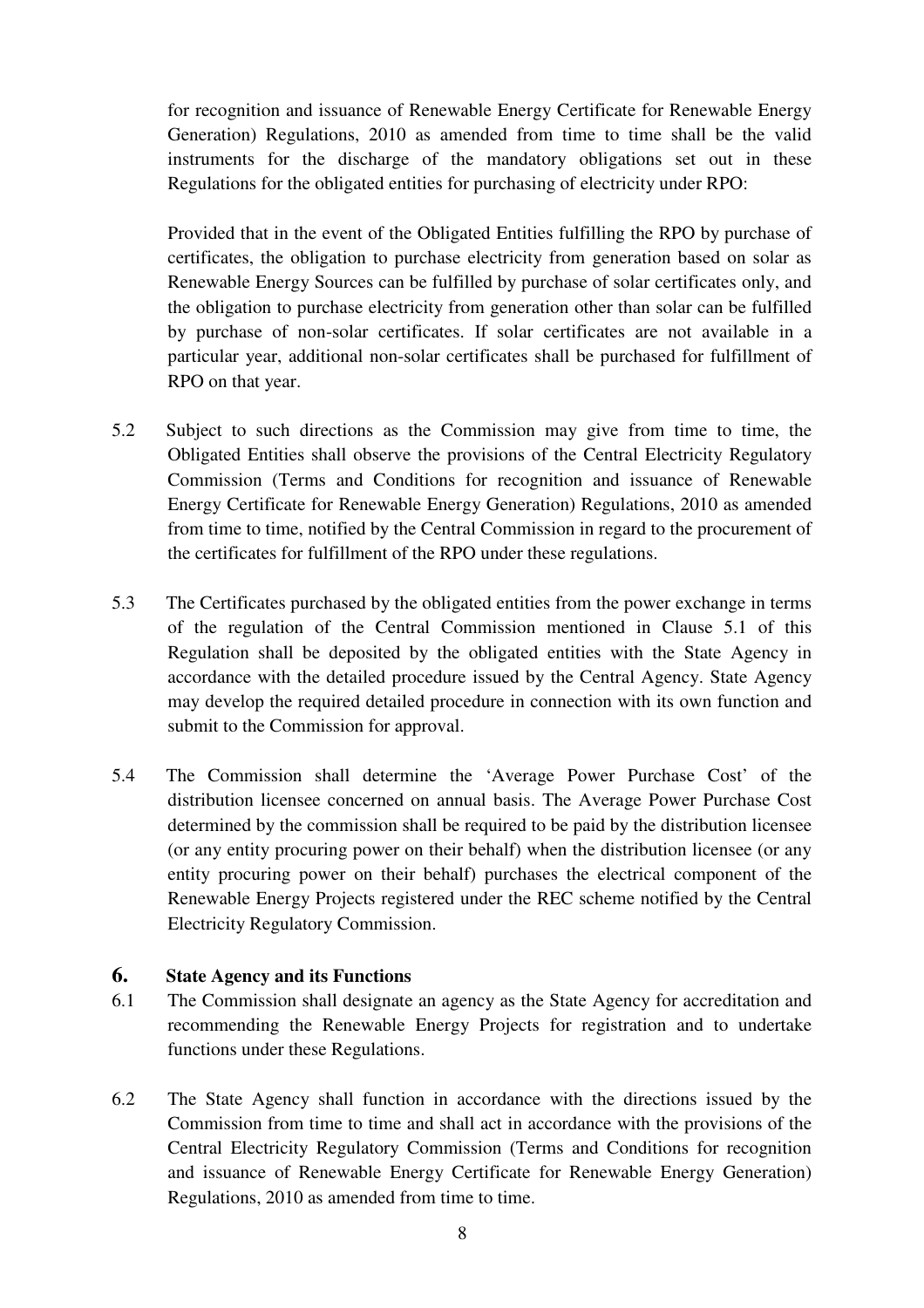- 6.3 The State agency shall devise appropriate protocol for collection of information from various sources such as renewable generating companies, obligated entities, SLDC etc. on regular basis and compile such information to compute the compliance of RPO target by such obligated entities. The summary statement of Renewable Energy procurement and RPO compliance by different obligated entities shall be published by the State agency on cumulative basis every month on its website.
- 6.4 The State Agency shall submit quarterly status by  $15<sup>th</sup>$  of next month to the Commission in respect of compliance of RPO by the obligated entities in the format as stipulated by the Commission and may suggest appropriate action to the Commission if required for compliance of the renewable purchase obligation.
- 6.5 The Commission may from time to time fix the remuneration and charges payable to the State Agency by accredited entities and obligated entities for discharge of its functions under these Regulations.
- 6.6 If the Commission observes that the State Agency is not able to discharge its functions satisfactorily, it may by general or special order, and by recording reasons in writing, designate any other agency to function as State Agency as it considers appropriate.

#### **7. Distribution Licensee(s) and its Functions**

7.1 Each Distribution Licensee (or any entity procuring power on their behalf) shall furnish before the Commission the estimated quantum of purchase from Renewable Energy Sources for the ensuing year in Aggregate Revenue Requirement (ARR) petition in accordance with the Regulations notified by the Commission from time to time:

Provided that the estimated quantum of purchase shall be in accordance with Clause 4.2 of these Regulations basing on the proposed power purchase quantity for the ensuing year(s).

7.2 Distribution Licensee (or any entity procuring power on their behalf) shall furnish the summary statement of energy procured from different Renewable Energy Sources on monthly basis to the State Agency. At the end of each financial year, each Distribution Licensee (or any entity procuring power on their behalf) shall submit a detailed statement of energy procurement from various Renewable Energy Sources, duly certified by the Auditors:

Provided that in the event of the actual consumption in the licensed area being different from that approved by the Commission, the RPO shall be deemed to have been modified in accordance with Clause 4.2 of these Regulations. The credit for excess purchase from Renewable Energy Sources would not be adjusted in the ensuing year.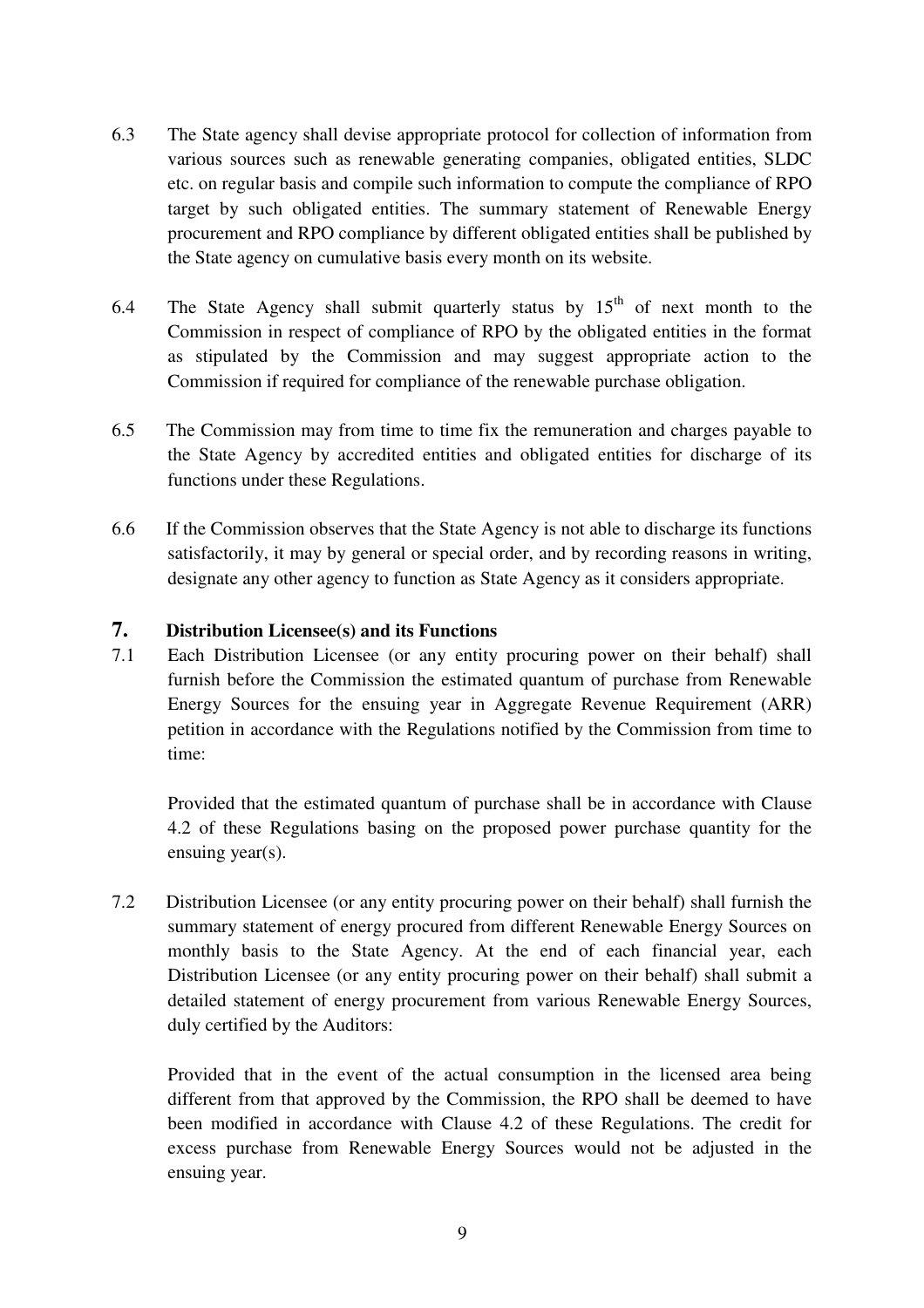7.3 If the distribution licensee (or any entity procuring power on their behalf) fails to fulfill the minimum quantum of purchase from Renewable Energy Sources, it shall be liable for action as per Clause 10 of these Regulations.

#### **8. Functions of Captive User(s) and Open Access Consumer(s)**

- 8.1 The quantum of RPO mentioned in Clause 4.2 of these Regulations shall be applicable to captive user(s) and open access consumer(s) as mentioned in Regulation 3.1 of this Regulations.
- 8.2 Every Captive user(s) and open access consumer(s) shall have to submit necessary details regarding total consumption of electricity and purchase of energy from Renewable Energy Sources for fulfillment of RPO on regular basis to the State Agency.
- 8.3 If the Captive user(s) and Open Access consumer(s) are unable to fulfill the criteria of the present Regulations, the shortfall of the targeted quantum would attract penalty as per Clause 10 of these Regulations:

Provided that captive users availing its entire requirement of power from renewable based captive power plants are exempted from applicability of RPO targets and other related conditions as specified in these Regulations.

Provided further that sale of surplus energy from a Renewable Energy based captive power projects over and above captive consumption will qualify for availing REC as provided in Regulation 5.

#### **9. Monitoring and Implementation: Framework**

- 9.1 Within three months from notification of these Regulations, State Agency shall develop RPO Web-portal for RPO compliance monitoring and reporting.
- 9.2 Within one month of development of RPO Web-portal, all Obligated Entities shall register themselves on RPO Web-portal and submit requisite information monthly or for any other specified period to State Agency through this Web-portal only.
- 9.3 State Load Despatch Centre and Chief Electrical Inspector who will be assisting the State Agency in verification of RPO compliance of Distribution Licensees and Captive Consumers, respectively, shall also register themselves on RPO Web-portal within a month.
- 9.4 Every Obligated Entity shall submit its electricity consumption and details of RE procured for previous month by 7th of each month on the Web based portal.
- 9.5 Details of electricity consumption of Distribution Licensee shall be verified by SLDC and that of other Obligated Entities shall be verified by concerned Distribution Licensee or Electrical Inspector, whichever is applicable: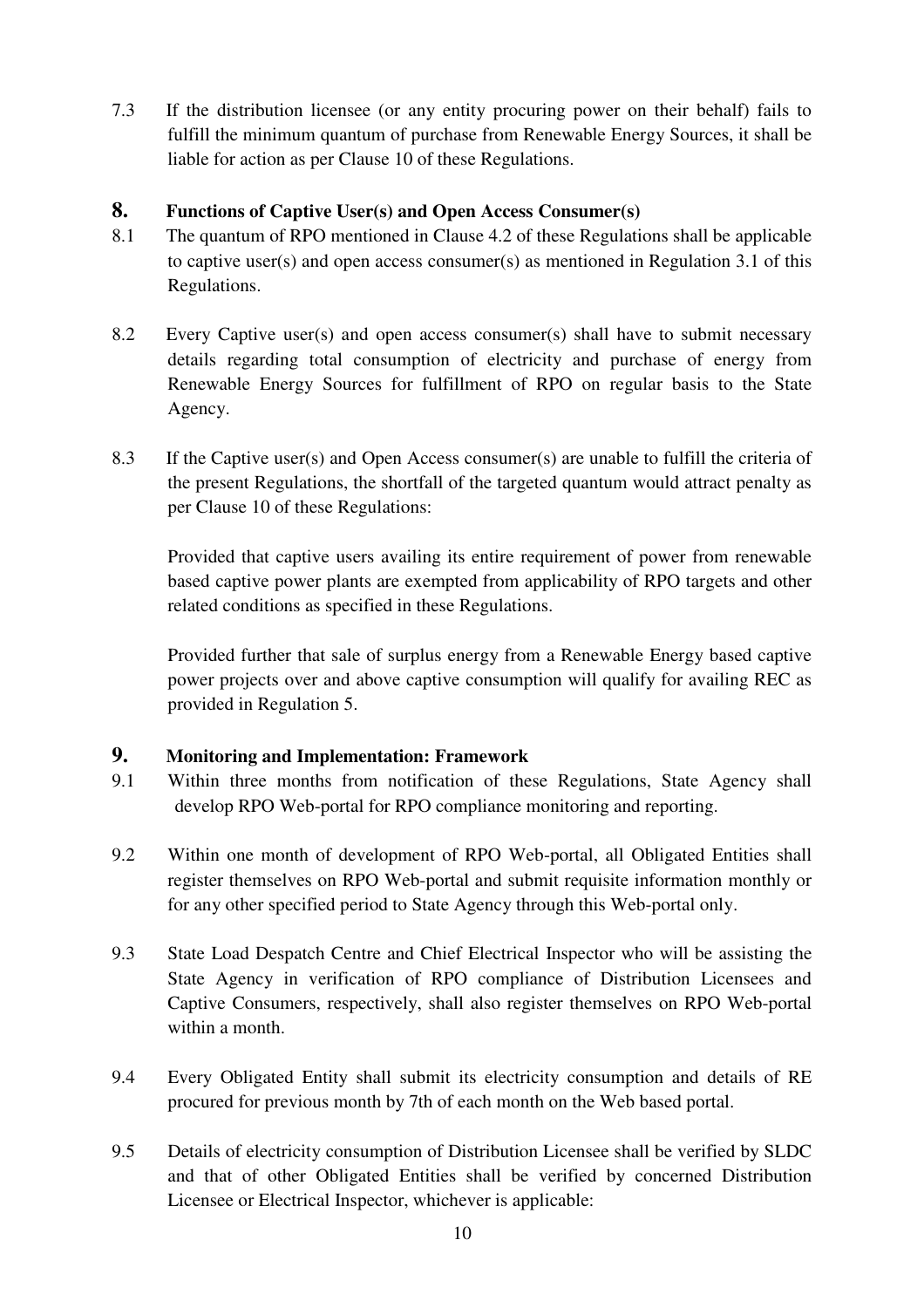Provided such verification of the web based data shall be completed by  $15<sup>th</sup>$  of every month.

- 9.6 At the end of each quarter, State Agency shall publish RPO compliance status of Obligated Entities on RPO Web-portal.
- 9.7 At the end of Financial Year, Obligated Entities shall upload/submit documentary evidence of procurement of RE or REC to State Agency through RPO Web-portal; Provided that such document shall be submitted within 30 days from end of Financial Year:

Provided further that State Agency shall complete verification process within 45 days of end of Financial Year.

- 9.8 Subsequent to completion of verification process, State Agency shall publish RPO compliance of each of Obligated Entity on RPO Web-portal.
- 9.9 Based on RPO compliance status, State Agency shall compute penalty to be levied to Obligated Entity:

Provided that penalty leviable to Distribution Licensee shall be finalised and adjusted in Annual Revenue Requirement.

Provided further that penalty payable by Other Obligated Entity shall be levied by the State Agency with 15 days time as due date of payment which shall be deposited in RPO Fund.

9.10 Non-payment of penalty or non-submission of required details in a timely manner by Obligated Entity shall be treated as non-compliance of Regulations and State Agency shall recommend the Commission to initiate action against such Entity under Section 142 of the Act.

### **10. Consequences of Default**

10.1 In the event of the Obligated Entities not being able to fulfill the RPO as provided in these regulations during any year and also does not purchase the certificates, the obligated entity to deposit a penalty as calculated by State Agency into a separate fund, to be created and maintained by such State Agency:

Provided that the amount of penalty shall be calculated by State Agency on the basis of the shortfall in units of RPO and the forbearance price decided by the Central Commission.

Provided that fund so created shall be utilized, as may be directed by the Commission, partly for purchase of the certificates and partly for development of transmission infrastructure for evacuation of power from generating stations based on Renewable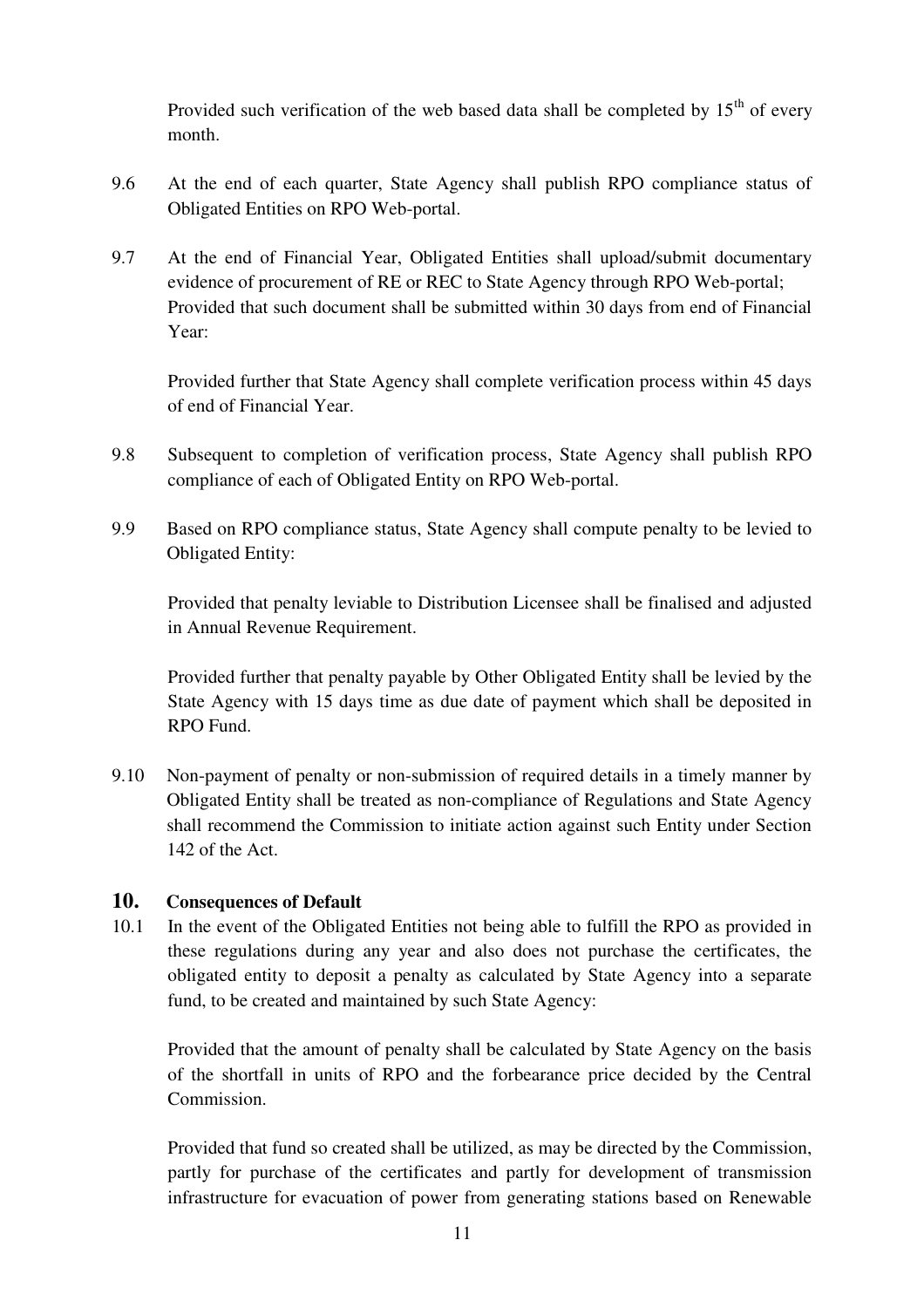Energy Sources or any other expenses relating to development of Renewable Energy Sources.

Provided that the State Agency as well as obligated entities shall not be authorized to use the fund created in pursuance of the above in any manner, without prior approval of the Commission.

Provided further that the Commission may empower an officer of the State Agency to operate the Fund and procure from the Power Exchange the required number of certificates to the extent of the shortfall in the fulfillment of the obligations, out of the amount in the fund.

10.2 Where any Obligated Entity fails to comply with the obligation to purchase the required percentage of power from Renewable Energy Sources or purchase Renewable Energy Certificates in lieu thereof or make payment of penalty as stated above or fails to provide required information sought for within specified time frame, it shall be liable for penalty as may be decided by the Commission under section 142 of the Act:

Provided that the unmet capacity of RPO shall not be allowed to carry forward by obligated entities from one financial year to another unless there is genuine difficulty.

Provided that in case of genuine difficulty in complying with the RPO because of non-availability of certificates, the obligated entity can approach the Commission for carry forward of compliance requirement to the next year.

Provided further that where the Commission has consented to the carry forward of compliance requirement, the provision of Clause 10.1 of these Regulations or the provision of section 142 of the Act shall not be invoked.

#### **11. Connectivity with the Grid**

- 11.1 Any person generating electricity from Renewable Energy Sources, irrespective of installed capacity, shall have open access to any Licensee's transmission system and/or distribution system as the case may be.
- 11.2 On an application from such person, the transmission licensee or distribution licensee shall provide appropriate interconnection facilities before Commercial Operation Date of the Renewable Energy Project. Such interconnection shall follow the grid connectivity Standards as specified in the Central Electricity Authority (Technical Standards for Connectivity of the Distributed Generation Resources) Regulations, 2013 or State Grid Code as the case may be. The Transmission Licensee / Distribution Licensee shall provide meters and associated facilities at interconnection point.
- 11.3 The licensees shall be responsible for development of evacuation infrastructure beyond the inter-connection point while the developer/generating company will have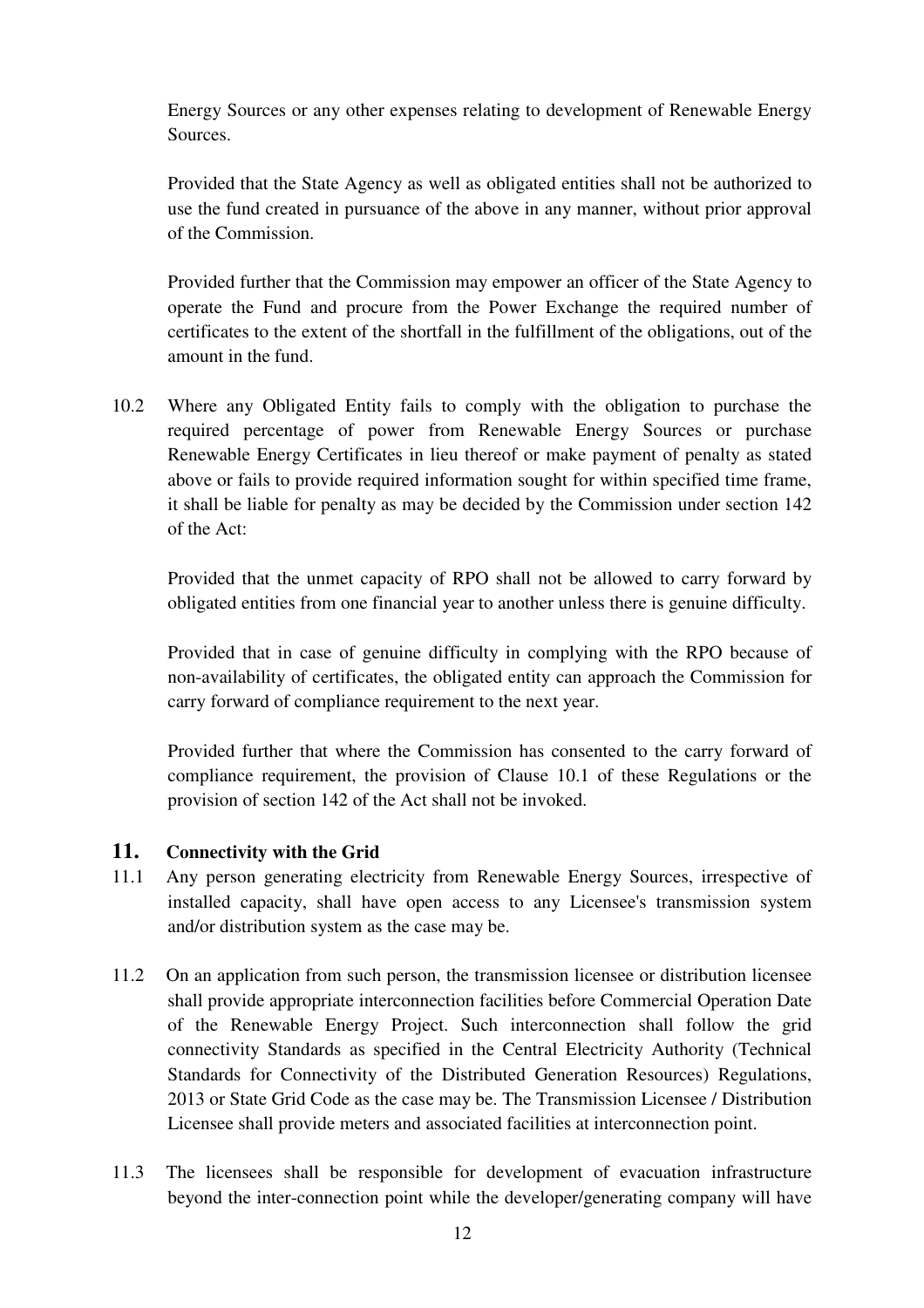to develop evacuation infrastructure from generating facility up to the inter connection point at its own expense:

Provided that in case of Renewable Energy Sources having installed capacity of less than 1 MW the developer shall provide evacuation infrastructure upto the interconnection point.

Provided that if any dispute arises regarding connectivity with the Grid the matter shall be referred to the Commission whose decision in this regard shall be final.

11.4 Roof-top Solar PV sources shall be allowed connectivity at LV or MV or at 11 KV of the distribution system of the licensee as considered technically and financially suitable by the licensee and the developer:

Provided that the Commission shall time to time issue specific order on such connections and commercial arrangement.

Provided further that if any dispute arises about connectivity of such sources with the grid, the matter shall be referred to the Commission whose decision in this regard shall be final.

- 11.5 Communication system, if required by SLDC, between grid sub-station and generating station shall be developed by the developer (s) at its own cost. Developers of Renewable Energy Sources shall abide by all applicable codes, rules, regulations etc. in regard to operational and commercial practices.
- 11.6 Wherever Renewable Energy Sources have already been connected to the State Grid at a voltage level lower than the voltage level specified in these Regulations and wherever such State Grid connection causes any bottleneck in capacity addition or causes avoidable discontinuance of generation or low voltage during peak hours or frequent outage of line or sufficient redundancy, such grid connection shall be converted into suitable voltage level and cost for such conversion shall be borne by the developer.

#### **12. Appointment of Compliance Auditors**

12.1 The Commission shall appoint Compliance Auditors from time to time to inquire into and report on compliance of these Regulations. The Auditor shall also certify the fund created under Clause 10.1 of these Regulations and operated by State Agency. The Auditors could be an individual person or a firm having persons with qualification and experience in Finance or Accounts, Commerce and Engineering.

# **13. Miscellaneous**

#### **Cross-Subsidy**

13.1 Procurement of power through Third Party Sale from Renewable Energy Sources shall be exempted from the cross subsidy surcharge determined by the Commission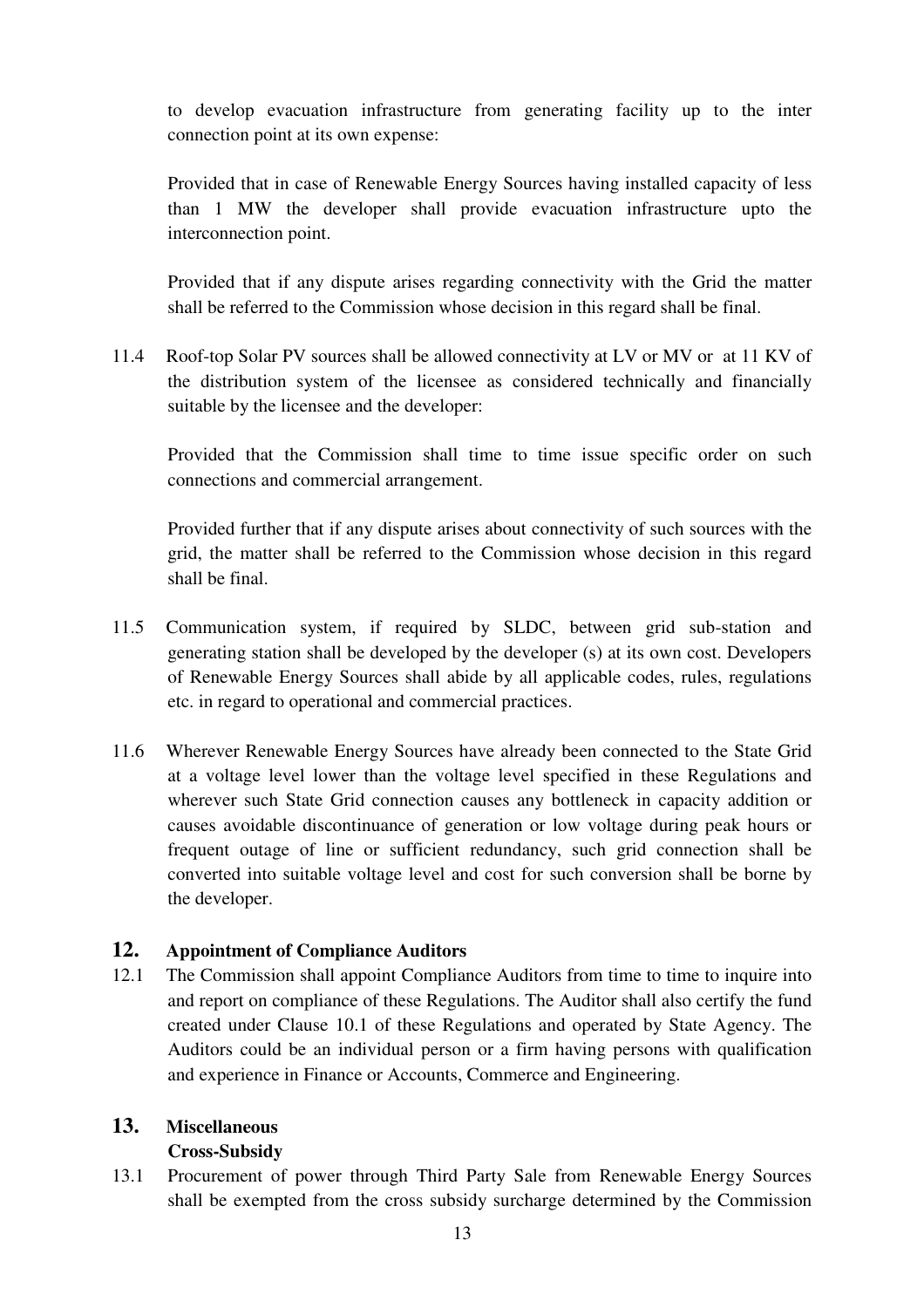from time to time. However, no banking facility shall be provided for supply (third party sale) from Renewable Energy Sources through open access. Further, interface metering system capable of energy accounting for each time block of 15 minutes shall be provided at both supply as well as drawal point.

- 13.2 For third party sale, energy generation from Renewable Energy Sources in each 15 minute time block shall be set off against the captive/ open access user(s) consumption in the same 15 minute time block.
- 13.3 For scheduling Grid Code shall be observed.

#### **14. Inconsistency with other Regulations/ Orders of the Commission**

14.1 Notwithstanding anything contained in other Regulations / orders of the Commission, this Regulation shall have overriding effect. However, any action already taken before the effective date of this Regulation under any other orders/Regulations of the Commission shall remain valid.

### **15. Issue of orders and practice directions**

15.1 Subject to the provisions of the Act and these Regulations, the Commission may, from time to time, either on Suo Motu basis or on a Petition filed by the applicant, issue orders and practice directions in regard to the implementation of these Regulations.

#### **16. Power to remove difficulties**

16.1 If any difficulty arises in giving effect to any of the provisions of these Regulations, the Commission may, by general or special order, do anything not being inconsistent with the provisions of the Act, which appears to it to be necessary or expedient for the purpose of removing the difficulties.

### **17. Power to Relax**

17.1 The Commission, for reasons to be recorded in writing, may relax any of the provisions of these regulations on its own motion or on an application made before it by an interested person.

#### **18. Power to Amend**

18.1 The Commission, for reasons to be recorded in writing, may at any time vary, alter or modify any of the provisions of these Regulations by amendments.

#### **19. Interpretation**

19.1 If a question arises relating to the interpretation of any provision of these Regulations, the decision of the Commission shall be final.

# **20. Inherent Powers of the Commission**

20.1 Nothing contained in these Regulations shall limit or otherwise affect the inherent powers of the Commission from adopting a procedure, which is at variance with any